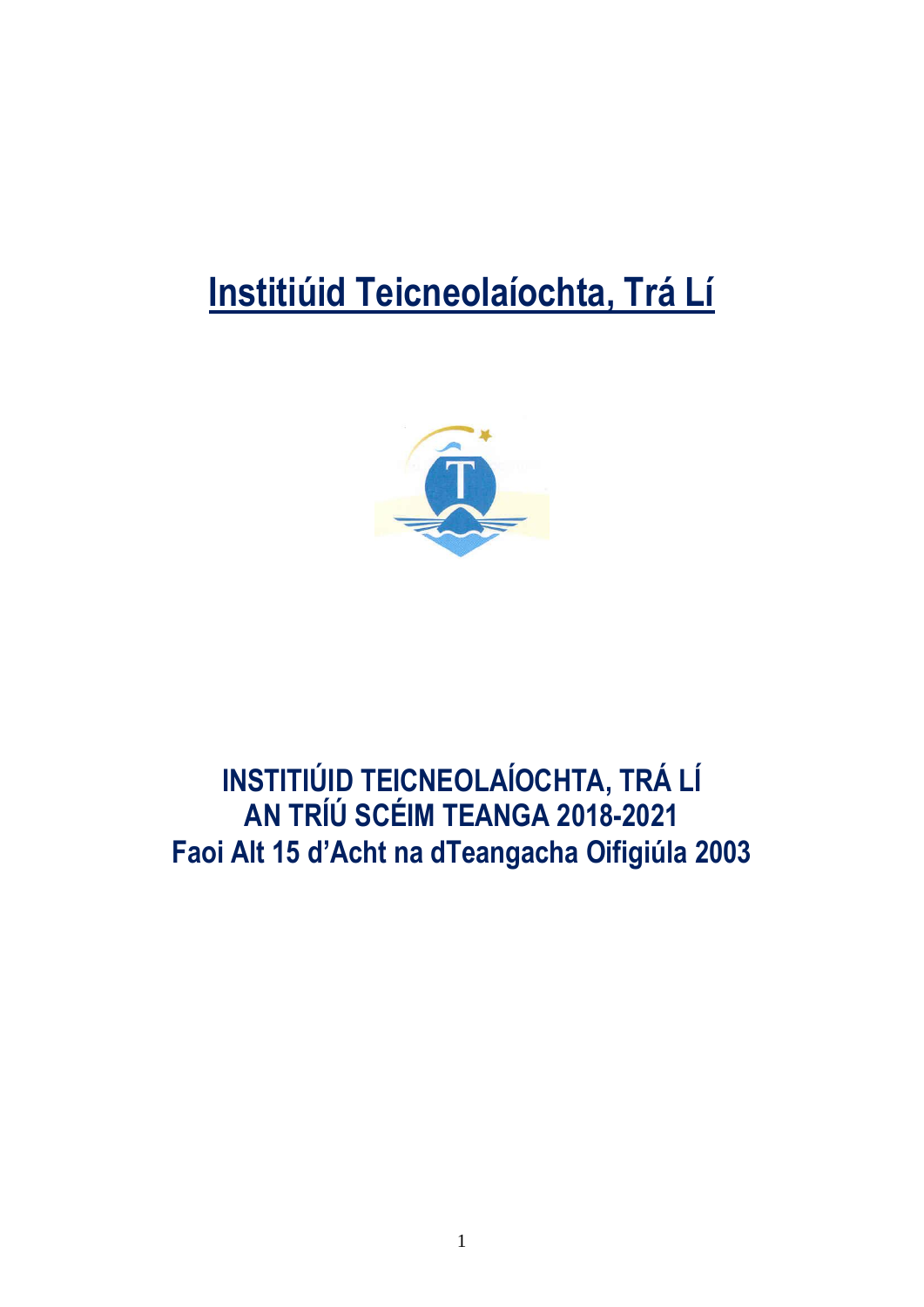## **Clár Ábhar Long Clár Ábhar Long Clár Ábhar Long Clár Ábhar Long Clár Ábhar Long Clár Ábhar Long Clár Abhar Long Clár Abhar Long Clár Abhar Long Clár Abhar Long Clár Abhar Long Clár Abhar Long Clár Abhar Long Clár Abhar Lo**

| <b>Caibidil 1</b> | Réamheolas / Cúlra                                             | 3               |
|-------------------|----------------------------------------------------------------|-----------------|
| 1.1               | Dáta Tosaigh na Scéime                                         | 3               |
| 1.2               | Ullmhú na Scéime                                               | 3               |
| 1.3               | Cumas Teanga                                                   | 3               |
| 1.4               | Forbhreathnú ar ITT                                            | 4               |
| <b>Caibidil 2</b> | Soláthar Seirbhísí/Gníomhaíochtaí Ginearálta na hInstitiúide   |                 |
| <b>Caibidil 3</b> | Achoimre ar Sheirbhísí/Gníomhaíochtaí arna Soláthar ag Rannóga | 10              |
| 3.1               | Réamheolas                                                     | 10 <sup>1</sup> |
| 3.2               | Oifig Ghnóthaí Acadúla agus an Chláraitheora                   | 13              |
| 3.3               | An Oifig Taighde, Forbartha & Teagmhála Seachtraí              | 13              |
| 3.4               | Na Scoileanna Staidéir                                         | 13              |
| 3.5               | An Oifig Ghnóthaí Corparáide                                   | 14              |

| <b>Caibidil 4</b> | Monatóireacht agus Athbhreithniú |  |
|-------------------|----------------------------------|--|
|                   |                                  |  |

**Caibidil 5 Foilsiú na Scéime Comhaontaithe 16**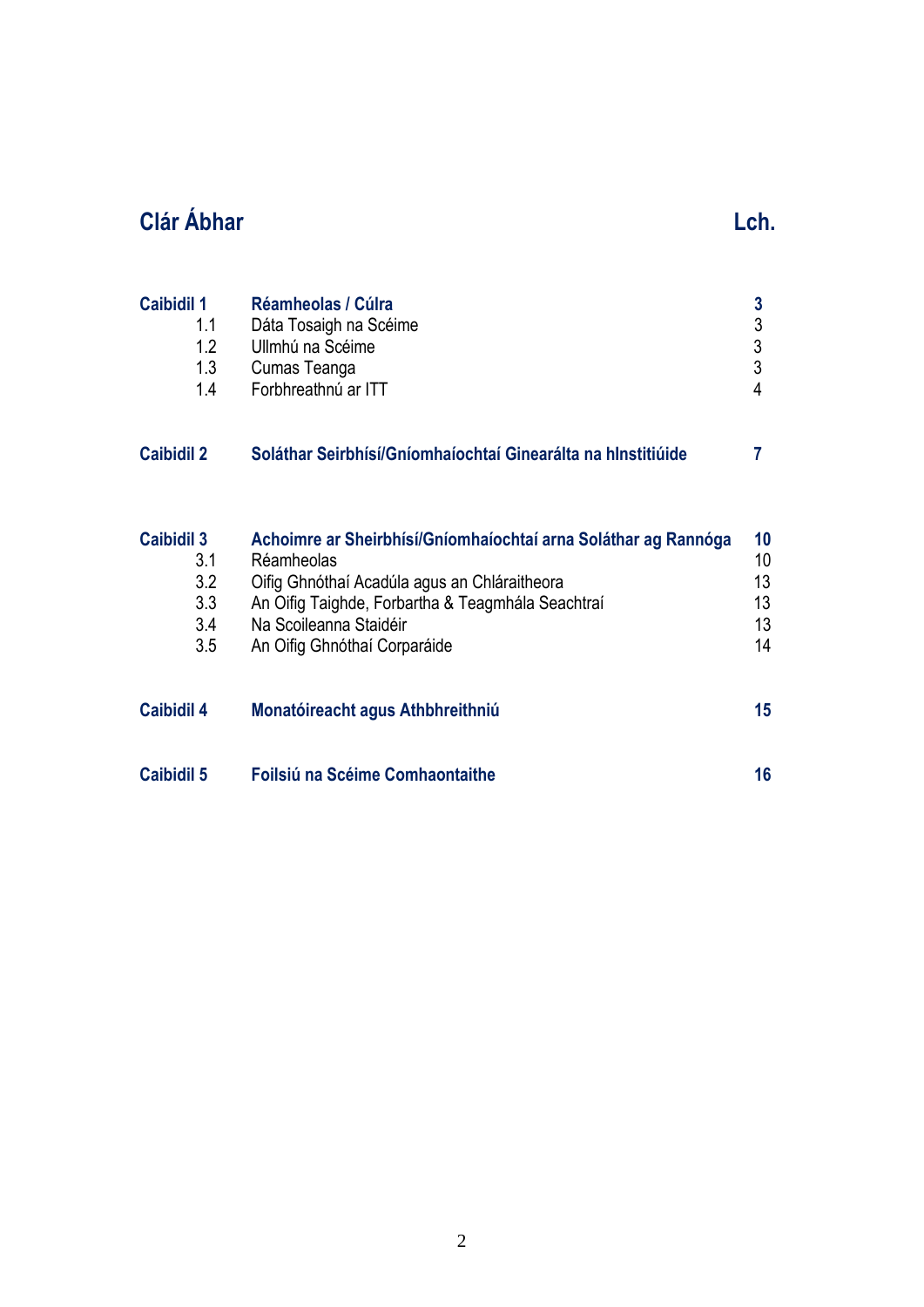### **Réamheolas / Cúlra**

D'ullmhaigh Institiúid Teicneolaíochta, Trá Lí an scéim seo faoi *Alt 15* d'Acht na dTeangacha Oifigiúla 2003 ("dá ngairfear an tAcht as seo ar aghaidh"). Forálann an tAcht go n-ullmhaíonn comhlachtaí poiblí scéim reachtúil ina mionsonraítear na seirbhísí a chuirfidh an Comhlacht ar fáil;

- trí mheán na Gaeilge.
- trí mheán an Bhéarla, agus
- trí mheán na Gaeilge agus an Bhéarla araon

mar aon le bearta a ghlacfar chun a chinntiú go gcuirfear seirbhís ar bith nach bhfuil á cur ar fáil ag an gcomhlacht trí mheán na Gaeilge ar fáil laistigh de thráthchlár comhaontaithe.

### **1.1 Dáta Tosaigh na Scéime**

Tá an scéim seo deimhnithe ag an Aire Cultúir, Oidhreachta agus Gaeltachta. Tosnóidh an scéim seo le héifeacht ón 01 Lúnasa 2018 agus fanfaidh i bhfeidhm go ceann tréimhse 3 bliana ón dáta seo nó go dtí go mbeidh scéim nua deimhnithe ag an Aire de bhun *Chuid 15* den Acht, cibé acu is déanaí.

### **1.2 Ullmhú na Scéime**

Forálann *Alt 12* den Acht go n-ullmhaíonn an tAire Cultúir, Oidhreacht agus Gaeltachta treoirlínte agus go n-eiseoidh sé iad chuig comhlachtaí poiblí mar chúnamh i leith ullmhú dréachtscéimeanna. Dréachtaíodh an Scéim seo de réir na dtreoirlínte seo.

Dréachtaíodh an scéim seo tar éis dul i gcomhairle le mic léinn, an bhfoireann agus luchtanna leasa ionadacha.

De réir na scéime, d'fhoilsigh an Institiúid fógraí poiblí chun aighneachtaí a lorg maidir le hullmhú na dréachtscéime ó pháirtithe leasmhara ar bith.

Tugadh cuireadh do roinnt eagraíochtaí chun aighneachtaí a chur isteach. Ag an am céanna iarradh ar an bhfoireann agus na mic léinn a gcuid tuairimí a léiriú maidir le cur chun cinn na Gaeilge. Bunaíodh grúpaí fócais mhic léinn chun tuairimí a bhailiú. Lena chois sin tugadh cuireadh do na príomh-luchtanna leasa/príomhchustaiméirí aighneachtaí a chur isteach. Glactar tuairimí éagsúla na luchtanna leasa thuas san áireamh sa scéim.

### **1.3 Cumas Teanga**

Is trí Bhéarla a chuirtear formhór na seirbhísí ar fáil in ITT i gcónaí. Tá líon na mball foirne san Institiúid a bhfuil cumas Gaeilge labhartha acu teoranta agus is lú fós líon na mball foirne a bhfuil cumas scríofa acu. Tá a lán dea-mhéin i gceist áfach, maidir le cur chun cinn na Gaeilge, chomh maith leis an tuairim gur chóir an obair seo a spreagadh le tacaíocht agus tionscnaimh dhearfacha réamhghníomhacha.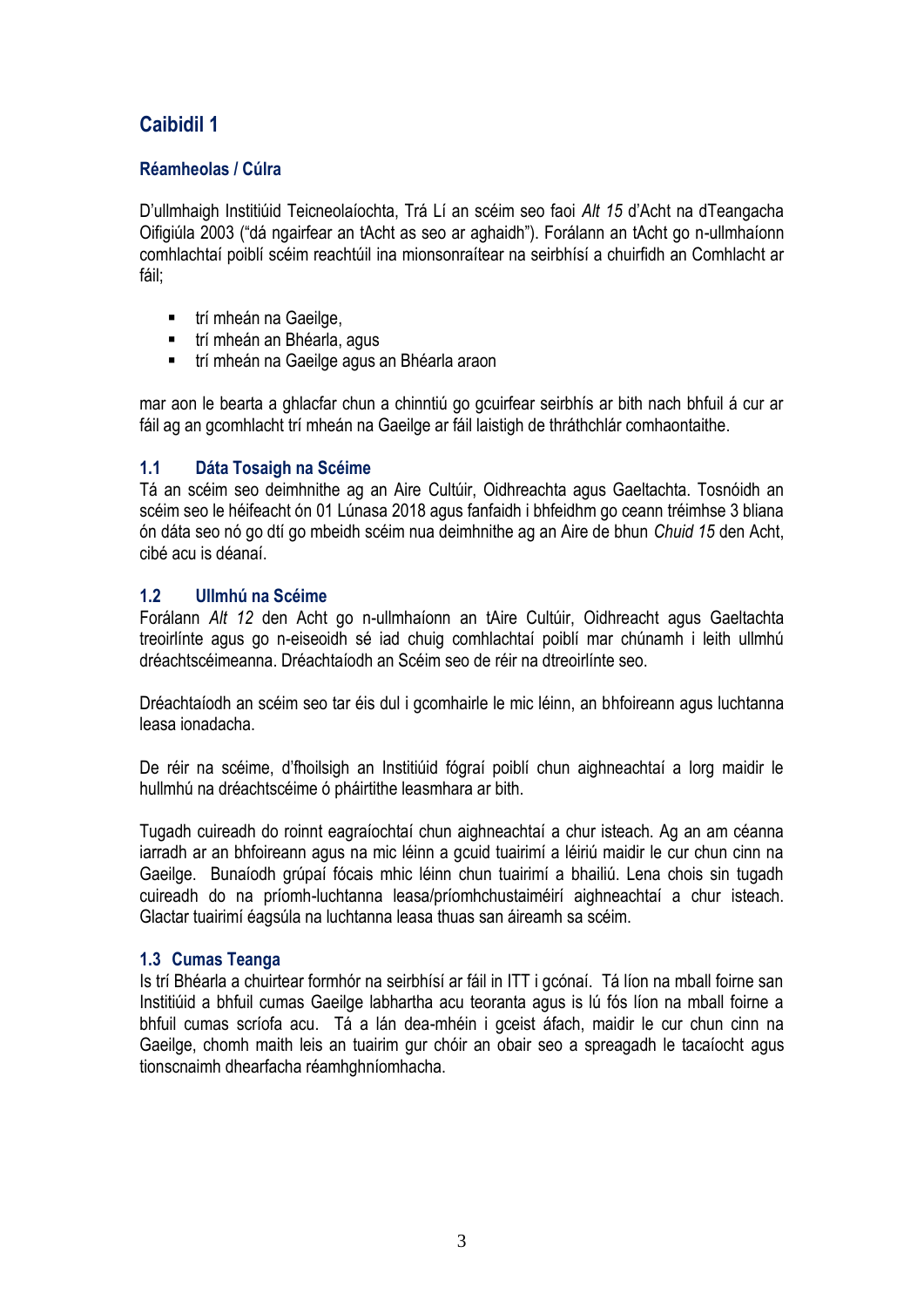### **1.4 Forbhreathnú ar ITT**

### **1.4.1 An Institiúid**

Institiúid Teicneolaíochta is ea ITT atá suite ar dhá champas i nDrom Tóchair agus sa Chlais i dTrá Lí. Osclaíodh an Campas Thuaidh i nDrom Tochair i mí Mheán Fómhair 2001 agus tá an méid seo istigh ann: Foirgneamh Gnó/TF; Foirgneamh Óstáin, Lónadóireachta & Turasóireachta; Lárionad Staidéar Altranais & Cúram Sláinte; Leabharlann; Lárionad Gnó Tom Crean agus Páirceanna Imeartha Féir Uile-Aimsire. Tá Eolaíocht & Innealtóireacht suite ar an gCampas Theas mar aon leis na feidhmeanna riaracháin is tábhachtaí. In aice an Champais Thuaidh tá Páirc Teicneolaíochta Chiarraí ina bhfuil tuairim is 16 eagraíocht lonnaithe a fhostaíonn 200 duine nach mór. Tá dlúth-idirghníomhú idir Páirc Teicneolaíochta Chiarraí agus IT, Trá Lí.

Tá Acadamh Spóirt Chiarraí ar Champas Thuaidh na hInstitiúide Teicneolaíochta, Trá Lí, dar luach €16.5 milliún beagnach críochnaithe. Tá sé i gceist é a oscailt i mí Eanáir 2019 agus beidh na háiseanna seo a leanas lonnaithe ann:

Cathair an EOECNA i gCorpoideachas, Spórt, Aclaíocht agus Áineas Cuimsitheach;

Lárionad Náisiúnta um Ghníomhaíocht Coirp Oiriúnaithe - CARA;

Cláracha Sláinte agus Fóillíochta ag IT, Trá Lí;

Lárionad Sármhaitheasa Chiarraí;

Comhaltas Ceoltóirí Éireann – Ceanncheathrú.

Tá réimse leathan cláracha staidéir á dtairiscint ag ITT i Staidéar Gnó, Innealtóireacht, Eolaíocht, Ríomhaireacht, Daonnachtaí, Óstán & Lónadóireacht agus in Altranas & Eolaíochtaí Sláinte. Tá tuairim is 3,000 mac léinn (coibhéis lánaimseartha) ar chláracha staidéir lánaimseartha, ceirde, ACCS (Carnadh Creidiúintí agus Teastasú Ábhar), agus ar chláracha staidéir páirtaimseartha mar aon le breis is 350 ball foirne aici. Tacaíonn sí ar bhonn tráchtála, trína hOifig Forbraíochta, le Nuálaíocht, Fiontraíocht, Taighde, Comhairleoireacht agus Forbairt Réigiúnach sa réigiún a bhfuil an Institiúid ag freastal air.

De réir téarmaí Alt 29 agus 30 d'Acht na gCáilíochtaí (Oideachas agus Oiliúint), 1999, tá údarás tarmligthe ag Institiúid Teicneolaíochta, Trá Lí faoi láthair ón gComhairle Ardoideachais agus Oiliúna (CDAOO) chun dámhachtainí a bhronnadh maidir le cláracha múinte den Leibhéal 6, 7, 8, agus 9 de Chreatlach Náisiúnta na gCáilíochtaí ón bhliain acadúil 2004/05 ar aghaidh.

### **1.4.2 Ráiteas Misin agus Físe**

Is é ráiteas misin ITT ná:

'Sármhaitheas a bhaint amach i dteagasc, taighde agus obair forbraíochta ar mhaithe le mic léinn, tionscal agus leis an bpobal i gcoitinne.'

Dhein Institiúid Teicneolaíochta, Trá Lí comóradh 40 bliana in 2017 agus í ag féachaint siar ar bhreis is daichead bliain de sholáthar teagaisc, taighde agus forbartha i Réigiún an Iar-Dheiscirt agus níos faide anonn.

Glacadh le ráiteas físe anuas ar ráiteas misin na hInstitiúide, mar seo a leanas:

"Is é ról na hInstitiúide, i gcreatlach forbairtí náisiúnta agus idirnáisiúnta san ardoideachas san Aontas Eorpach agus i stáit ECFE i gcoitinne araon, ná an méid seo a leanas a chur ar fáil: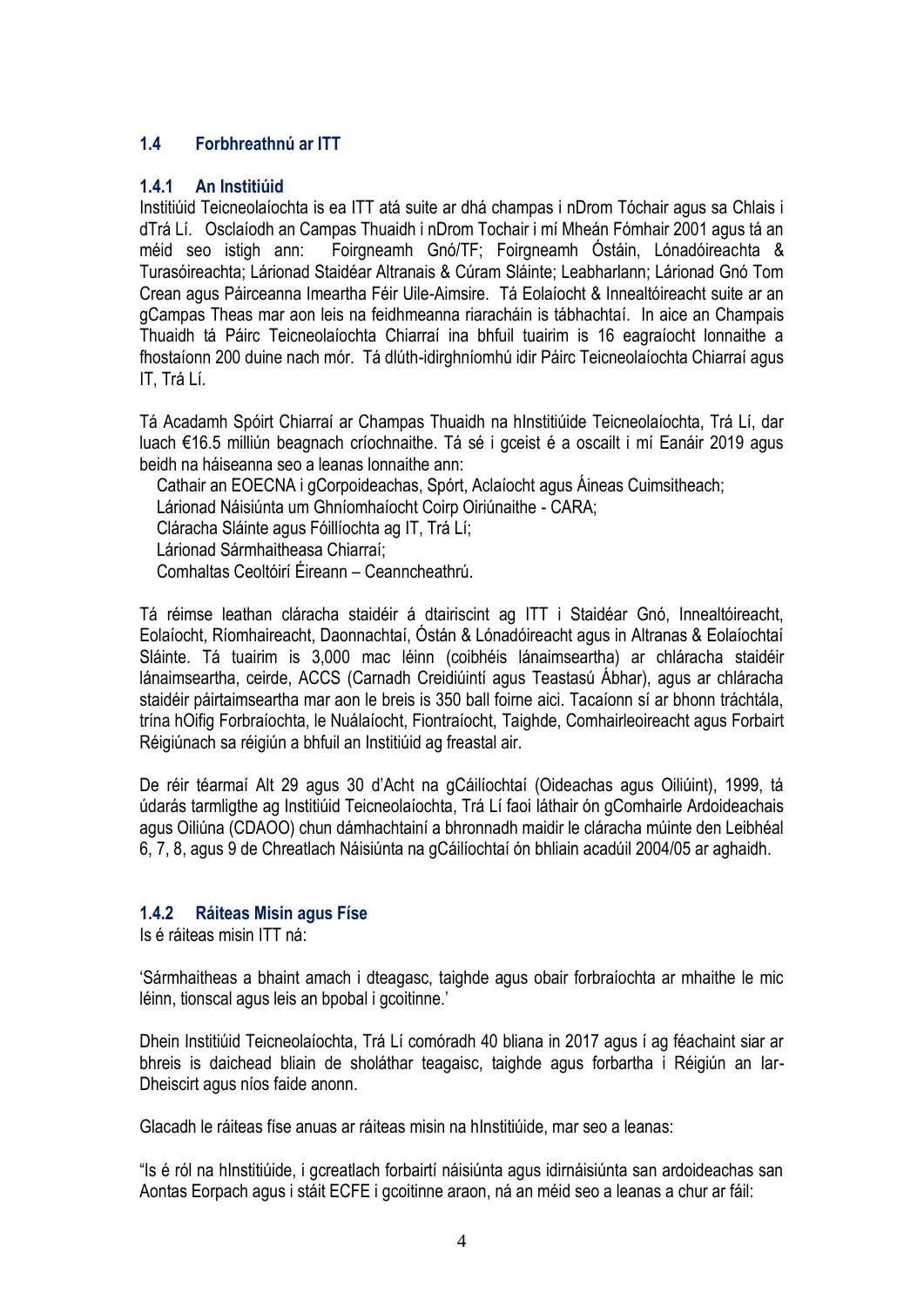- Ar shlí éifeachtúil agus éifeachtach
- I dtimpeallacht ina bhfuil dóthain acmhainní agus tacaíocht ar fáil
- I gcreatlach ina bhfuil comhionannas deise

cláracha teagaisc, taighde agus gníomhaíochtaí forbraíochta il-leibhéil a bhfuil teacht éasca orthu agus a:

- fhorbraíonn tuiscint dhomhain ar an réimse staidéir roghnaithe;
- inniúlacht a fhorbairt a chuireann ar chumas daoine smaoineamh go criticiúil agus léann acadúil a chothú;
- soláthar a dhéanamh d'oiliúint agus forbairt leanúnach ar scileanna gairmiúla, bainistíochta, praiticiúla agus teicniúla;
- deiseanna a thabhairt do mhic léinn agus foireann na hInstitiúide fás aigne agus pearsan a bhaint amach;
- dámhachtainí a chur ar fáil a bhfuil aitheantas orthu sa tír seo agus thar lear;
- cur leis an mbunachar eolais agus daonna atá ag teastáil ar mhaithe le forbairt eacnamaíoch, shóisialta agus chultúrtha an Stáit i gcoitinne, agus go háirithe an réigiúin a bhfreastalaíonn an Institiúid air, agus comhoibriú agus obair as láimh a chéile le heagraíochtaí eile a bhfuil misin den chineál céanna acu;
- iad a bheith ar ardchaighdeán cáilíochta agus suaitheantas na sármhaitheasa a bheith acu."

### **1.4.3 Custaiméirí agus Cliaint**

Is iad na mic léinn príomhchustaiméirí na hInstitiúide, ag a bhfuil dualgas cúraim ar leith aici dóibh, an Bord Rialaithe, an fhoireann agus an réigiún ar a bhfreastalaíonn an Institiúid. Lena chois sin bíonn an Institiúid ag idirghníomhú leis an bpobal i gcoitinne agus le hinstitiúidí agus gníomhaireachtaí eile lena n-áirítear:

An Roinn Oideachas & Eolaíochta, An tÚdarás Oideachais, Dearbhú Cáilíochta agus Cáilíochtaí Éireann, Institiúid Innealtóirí na hÉireann, TEAGASC, Institiúidí Teicneolaíochta/Ollscoileanna eile; Institiúidí Ardoideachais eile; Meánscoileanna; Údaráis Áitiúla; An tÚFT; Údarás na Gaeltachta; Fáilte Éireann; Cumann Tráchtála agus Tionscail Thrá Lí, Ceardchumainn; Cónaidhm Ghnólachtaí agus Fhostóirí na hÉireann; Fiontar Éireann; FÁS; An Foras Riaracháin; Foras Bainistíochta na hÉireann; An Chomhairle Oidhreachta; Feidhmeannacht na Seirbhíse Sláinte agus an Roinn Sláinte agus Leanaí; Siamsa Tíre agus soláthraithe socrúcháin Oibre.

### **1.4.4 Measúnú ar an méid ina bhfuil seirbhísí ar fáil trí Ghaeilge cheana féin**

Is é príomhfheidhm na hInstitiúide ná cláracha ardcháilíochta oideachais a chur ar fáil trí Bhéarla (agus líon beag cúrsaí a thairgeann an Ghaeilge de réir éilimh) dá gcuid mic léinn agus is mar sin a bheidh an scéal amach anseo chomh fada agus is féidir linn a rá.

Tairgtear an Ghaeilge mar ábhar roghnach sna cláracha seo a leanas: **An Scoil Ghnó, Ríomhaireachta agus Léinn Daonna** ISM Teilifís/Raidió Teicneolaíocht an Cheoil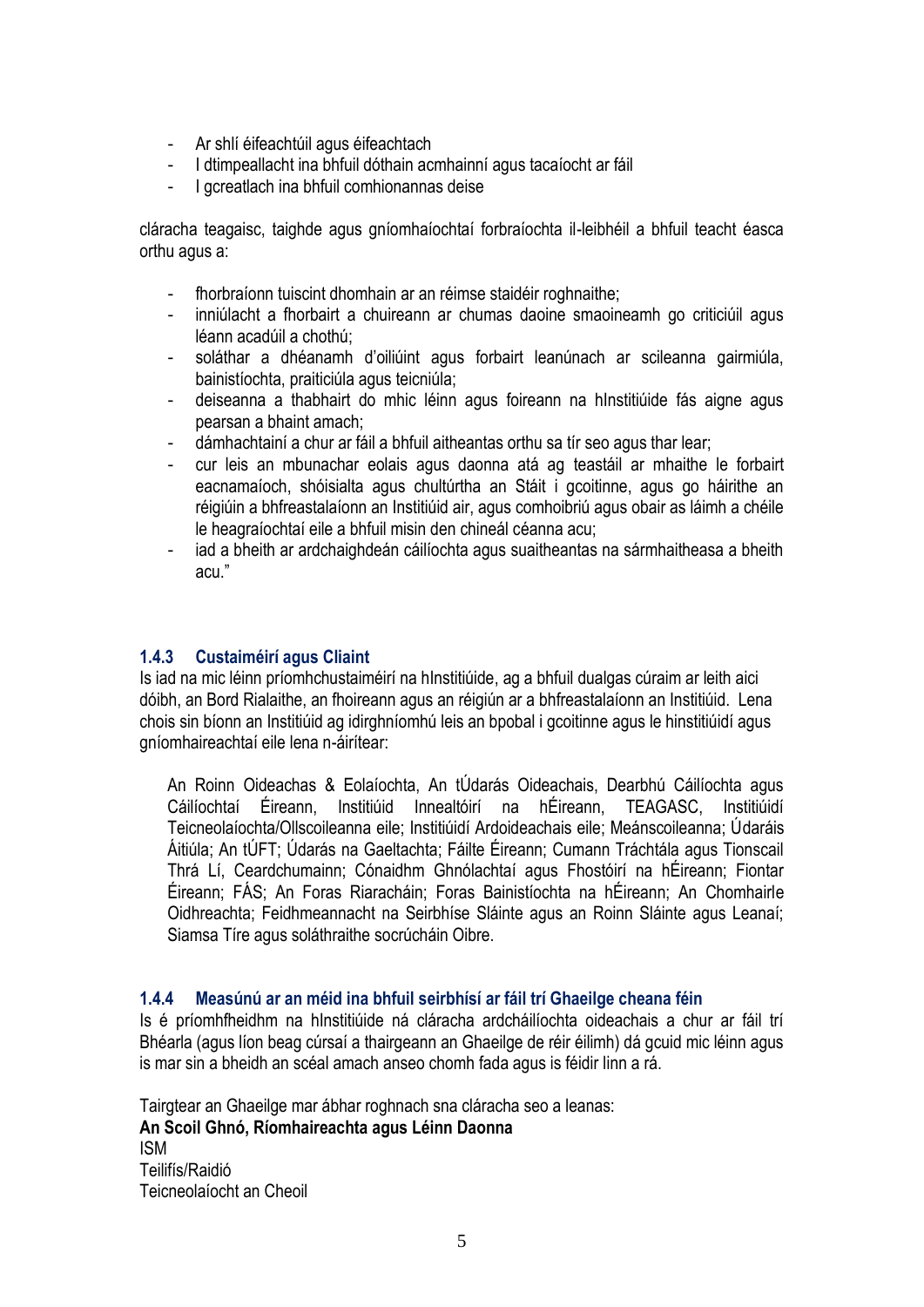Bainistiú Faisnéis Ghnó

### **Scoil na nEolaíochtaí Sláinte agus Sóisialta**

Eolaíochtaí Sóisialta: Cúram agus Oideachas Luathóige

Cuirtear seirbhísí don bpobal i gcoitinne, do luchtanna leasa agus do ghníomhaireachtaí eile ar fáil trí Bhéarla faoi láthair go huile agus go hiomlán, nach mór.

### **1.4.5 Feidhmeanna agus Ranna**

| Réimse Feidhme                           | Roinn                                             |  |
|------------------------------------------|---------------------------------------------------|--|
| Gnóthaí Acadúla agus an Chláraitheora    | Riarachán Acadúil                                 |  |
|                                          | Seirbhísí do Mhic Léinn                           |  |
|                                          | Scrúduithe                                        |  |
|                                          | Leabharlann                                       |  |
| Taighde, Forbairt agus Teagmháil         | Cúrsaí tionscail / Caidrimh                       |  |
| Sheachtrach                              | Taighde                                           |  |
|                                          | Oideachas Aosach & Leanúnach                      |  |
|                                          | Forbairt Fiontair agus Gor                        |  |
| An Scoil Ghnó, Ríomhaireachta agus Léinn | Staidéar Gnó                                      |  |
| Daonna                                   | Ríomhaireacht                                     |  |
|                                          | Meáin Chruthaitheacha agus Teicneolaíocht         |  |
|                                          | Faisnéise                                         |  |
|                                          | Óstán, Lónadóireacht & Turasóireacht              |  |
| Scoil na hEolaíochta, Teicneolaíochta,   | Shibhialta<br>Staidéar<br>Innealtóireacht<br>agus |  |
| Innealtóireachta & Matamaitice           | Foirgníochta                                      |  |
|                                          | Innealtóireacht<br>Talmhaíochta<br>agus           |  |
|                                          | Déantúsaíochta                                    |  |
|                                          | Rannóg na bPrintíseach                            |  |
|                                          | Na<br>hEolaíochtaí<br>Bitheolaíochta<br>agus      |  |
|                                          | Cógaisíochta                                      |  |
| Scoil an Staidéar Sláinte agus Sóisialta | Altranas agus Staidéar Cúram Sláinte              |  |
|                                          | Staidéar Sláinte agus Fóillíochta                 |  |
|                                          | Léann Daonna agus Eolaíocht Shóisialta            |  |
| Gnóthaí Corparáide                       | Airgeadas                                         |  |
|                                          | Acmhainní Daonna                                  |  |
|                                          | Seirbhísí TF                                      |  |
|                                          | Eastáit                                           |  |
|                                          | Oiliúint & Forbairt Foirne                        |  |
|                                          | Riarachán & Rúnaíocht                             |  |
| Oifig um Fhorbairt Straitéiseach         | Pleanáil Straitéiseach                            |  |
|                                          | Oifig Ollscoil Teicneolaíochta na Mumhan          |  |
|                                          | (MTU)                                             |  |
|                                          | <b>MIS</b>                                        |  |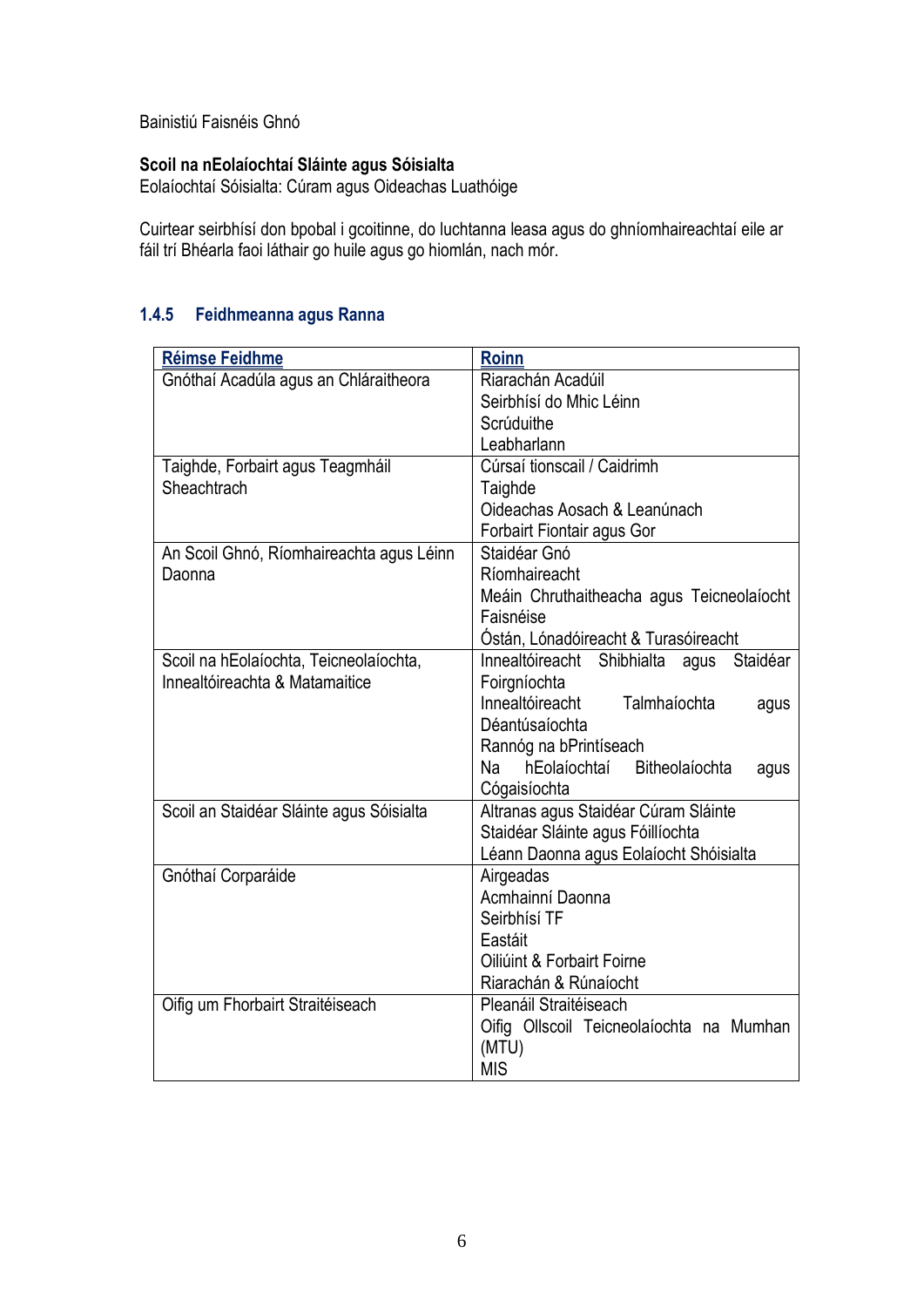### **Soláthar Seirbhísí/Gníomhaíochtaí Ginearálta na hInstitiúide**

Sa chaibidil seo leagtar amach an réim teangacha oifigiúla atá á hoibriú ag an Institiúid maidir le soláthar ginearálta a cuid seirbhísí.

Faoi dheireadh na scéime seo leanfar de chumarsáid reatha na hInstitiúide leis an bpobal i gcoitinne maidir le gnáthfhaisnéis faoina cuid seirbhísí a chur ar fáil i mBéarla agus i nGaeilge araon trí:

- Bileoga eolais agus bróisiúir
- **•** Foilseacháin

.

- Suíomh gréasáin eolas ginearálta stadach
- Preaseisiúintí maidir leis an nGaeilge, nó ábhair a bhaineann léi

Cuirfear na doiciméid seo ar fáil go dátheangach laistigh den gclúdach céanna ach amháin mura féidir sin a dhéanamh de bharr toise, nádúir nó leagan amach an ábhair.

### **Doiciméadú a eisítear do na mic léinn**

Le linn saolré na scéime seo níl sé beartaithe na foirmeacha seo a leanas a eisiúint go dátheangach:

- Foirmeacha clárúcháin do chúrsaí céad bhliana
- Sainlitreacha Cúrsa a bhaineann le cláracha céad bhliana
- **Mionsonraí faoin gclár treoirshuímh**
- Doiciméadú a chuireann tríú páirtithe ar aghaidh chugainn chun é a thabhairt do mhic léinn céad bhliana (foirmeacha Grinnfhiosrúcháin an Gharda Síochána, srl.)

Leanfar de gach foirm iarratais nua mar aon le hábhar a ghabhann léi a fhoilsíonn an Institiúid a chur ar fáil i nGaeilge agus i mBéarla laistigh d'aon doiciméad amháin.

Má chuirtear foirmeacha iarratais agus bileoga eolais ar fáil i leaganacha Gaeilge agus Béarla ar leithligh cinnteoidh an Institiúid go dtabharfar an fheiceálacht céanna don dá leagan agus go mbeidh teacht chomh éasca ar an leagan Gaeilge agus atá ar an leagan Béarla.

Beidh bileoga eolais/bróisiúir atá dírithe ar an **margadh Idirnáisiúnta** i mBéarla amháin i gcónaí.

### **Doiciméadú Ginearálta**

### **An Réamheolaire**

Tá an tEolas ginearálta i mBéarla agus i nGaeilge.

### **Lámhleabhar na Mac Léinn**

Tá an t-eolas tosaigh i Lámhleabhar na Mac Léinn i mBéarla agus i nGaeilge.

### **An Leabhrán Bronnadh na gCéimeanna:**

Tá an t-eolas ginearálta i Leabhrán Bronnadh na gCéimeanna i mBéarla agus i nGaeilge araon.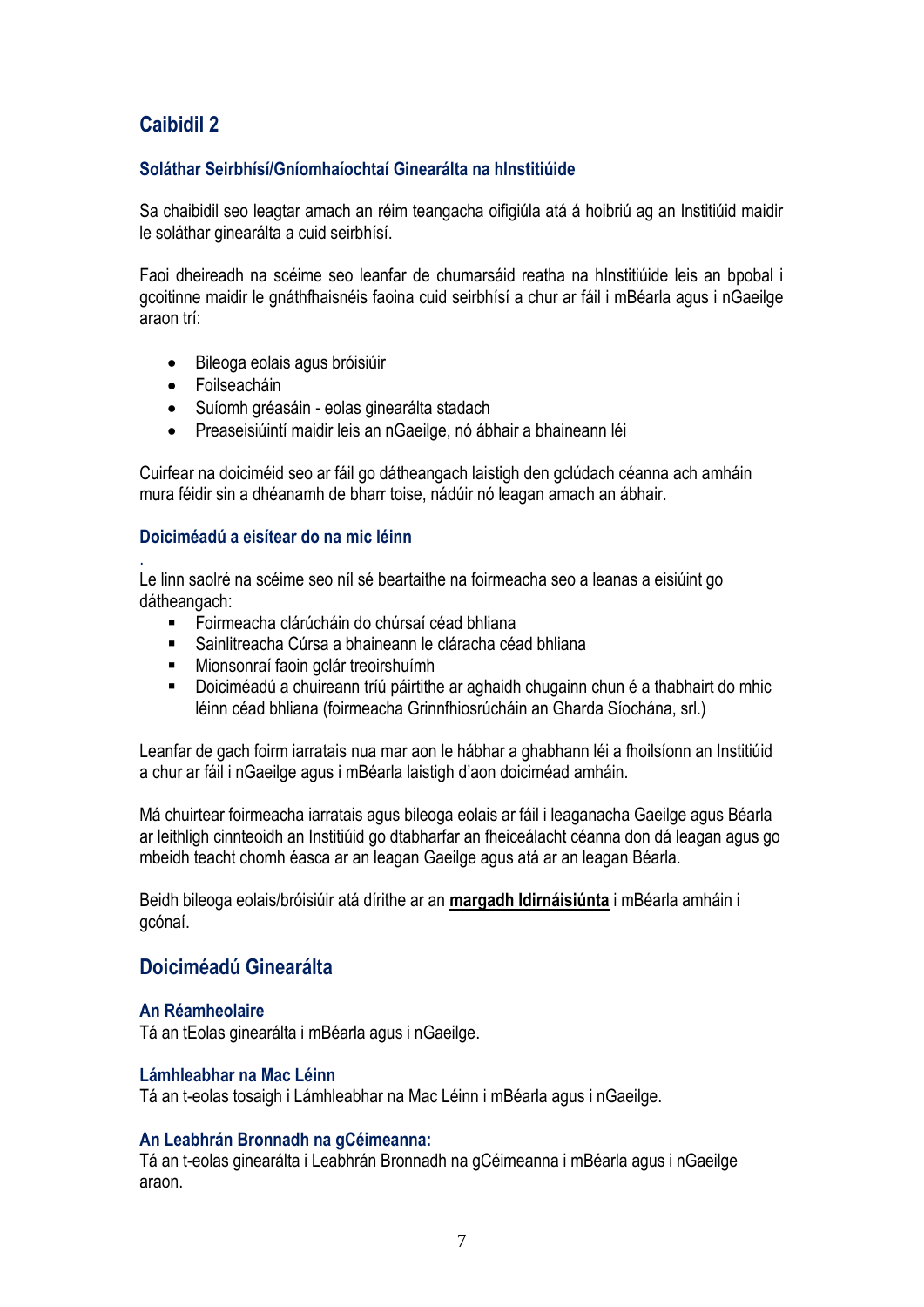### **I réimsí eile**

### **Preaseisiúintí**

Eiseofar gach preaseisiúint maidir leis an nGaeilge nó an nGaeltacht go dátheangach agus go comhuaineach ar feadh tréimhse na scéime ó thosach na scéime. Lena chois sin eiseofar 15% de na preaseisiúintí eile in aghaidh na bliana go dátheangach agus go comhuaineach ar feadh tréimhse na scéime ar fad.

### **Suíomh Gréasáin - Eolas Ginearálta**

Beidh eolas stadach ginearálta don bpobal ar fáil go dátheangach ar an suíomh gréasáin. Coinneoidh an Institiúid an 25 leathanach gréasáin is mó a dtugtar cuairt orthu mar leaganacha dátheangacha. Deineadh athdhearadh ar shuíomh gréasáin na hInstitiúide le déanaí agus aistríodh agus / nó athraíodh na struchtúir roghchláir. Tá an t-inneachar Gaeilge á thabhairt cothrom le dáta i láthair na huaire. Aistreofar suíomh gréasáin na Leabharlainne chuig ardán nua i gcaitheamh na míonna seo chugainn, leis.

Coinneofar na codanna seo a leanas ar an suíomh idirlíon i mBéarla le linn na scéime seo:

- Codanna atá dírithe ar lucht éisteachta idirnáisiúnta
- Codanna sain-nádúir theicniúil
- Cláracha staidéir atá bunaithe ar an ngréasán (ach amháin cláracha Gaeilge. Beidh siad siúd ar fáil trí Ghaeilge).
- Codanna a bhaineann le cláracha atá ann cheana nó le cláracha nua (ach amháin iad siúd atá ar fáil trí Ghaeilge).
- Gearrthóga nuachtáin sa teanga inar foilsíodh iad.
- Naisc ghréasáin & naisc fráma
- Inneachar dinimiciúil a aisghabháladh as bunachair shonraí

### **Seirbhísí Idirghníomhacha ar líne**

Tá seirbhísí idirghníomhacha ar líne do chúrsaí Páirt-aimseartha agus d'Alumni dátheangach. Cuirtear leagan dátheangach den leathanach idirghníomhach chun Comhdhálacha a chur in Áirithe ar fáil más féidir ach é a iarraidh. Tabharfar seirbhísí idirghníomhacha nua eile isteach go dátheangach más féidir sin a dhéanamh ó thaobh teicneolaíochta de.

### **Suíomh gréasáin na Leabharlainne**

Tá roghanna chun eolas dátheangach a fháil i roghchlár Suíomh Gréasáin na Leabharlainne ag [http://www.ittralee.ie/en/Leabharlann/Eolas/.](http://www.ittralee.ie/en/Leabharlann/Eolas/) Aistreofar suíomh gréasáin na Leabharlainne chuig ardán nua sna míonna seo chugainn ach coinneofar láithreacht ar Phríomhshuíomh na hInstitiúide chomh maith. Tabharfar inneachar Gaeilge an tsuímh cothrom le dáta dá réir. Lena chois sin tá naisc chuig bunachair shonraí liostála mar aon le heolas breise agus acmhainní tacaíochta ar leathanach Gréasáin na Leabharlainne.

### **An Córas Bainistíochta Leabharlainne agus an Chatalóg (OPAC)**

Úsáidtear Catalóg na Leabharlainne nó OPAC chun ábhair sa leabharlann a chuardach ar líne. Mar thoradh ar ghlaoch náisiúnta ar thairiscintí in Earnáil na nInstitiúidí Teicneolaíochta a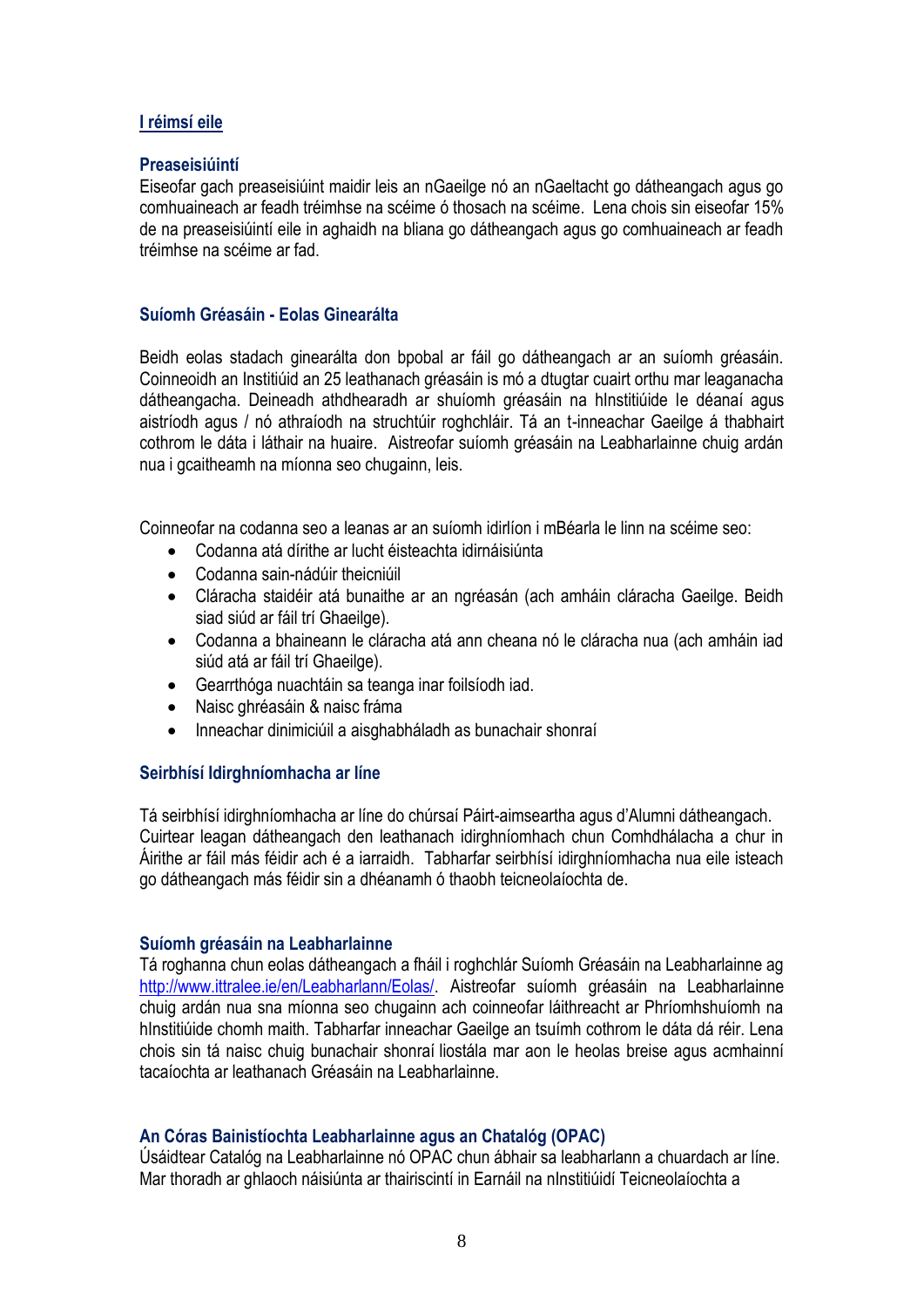d'éascaigh EduCampus, d'athraigh an Córas Bainistíochta Leabharlainne a bhfuil OPAC mar chuid de chuig Córas Bainistíochta Leabharlainne Foinse Oscailte nua darb ainm KOHA. Cuirfear roghanna roghchláir chuardaigh na Catalóige ar fáil i nGaeilge ar an gcóras nua KOHA.

### **Séanadh Ríomhphoist**

Tá séanadh maidir le cumarsáid ríomhphoist dátheangach i láthair na huaire.

### **Óráidí nó ráitis**

Ó thosach na scéime cuirfear óráidí nó ráitis ar fáil sa teanga/sna teangacha ina seachadtar iad.

Tabharfaidh ITT feiceálacht chuí don nGaeilge ag príomhócáidí ar nós searmanais bhronnta trí cuid d'aithisc, mar shampla aitheasc an Uachtaráin agus aitheasc Chathaoirleach an Choiste Rialaithe, a thabhairt i nGaeilge agus i mBéarla.

### **Seirbhísí Deasc Fáiltithe/Lasc-chláir**

Le linn na scéime ar fad beidh an Institiúid ag oibriú lasc-chlár freastalaí uathoibríoch a liostálann roghanna as Gaeilge. Cinnteoidh an Institiúid go bhfógróidh an t-oibreoir ainm na hInstitiúide as Gaeilge, go mbeidh na beannachtaí bunúsacha ar eolas aige/aici agus go gcuirfear glaonna as Gaeilge ar aghaidh chuig ball foirne ainmnithe a bhfuil ar a c(h)umas an fiosrú a phlé trí Ghaeilge.

### **Foilseacháin eile de chuid na hInstitiúide**

Gabhann an Institiúid uirthi foirmeacha um dhearbhú leasa do Bhaill an Choiste Rialaithe agus don Bhainisteoir a chur ar fáil i mBéarla agus i nGaeilge araon i gcomhair na scéime. De réir forálacha ailt 10 d'Acht na dTeangacha Oifigiúla 2003, cuirfear an Plean Straitéiseach, Tuarascáil Bhliantúil srl. ar fáil i mBéarla agus i nGaeilge araon, chomh maith.

### **Beartas maidir le Cruinnithe Poiblí**

Ní reáchtálann an Institiúid cruinnithe poiblí sa Ghaeltacht faoi láthair agus reáchtálann sí a cuid cruinnithe poiblí ar fad trí Bhéarla.

### **Logainmneacha Gaeltachta**

Úsáidfidh an Institiúid logainmneacha oifigiúla ceantair Ghaeltachta chun críocha oifigiúla.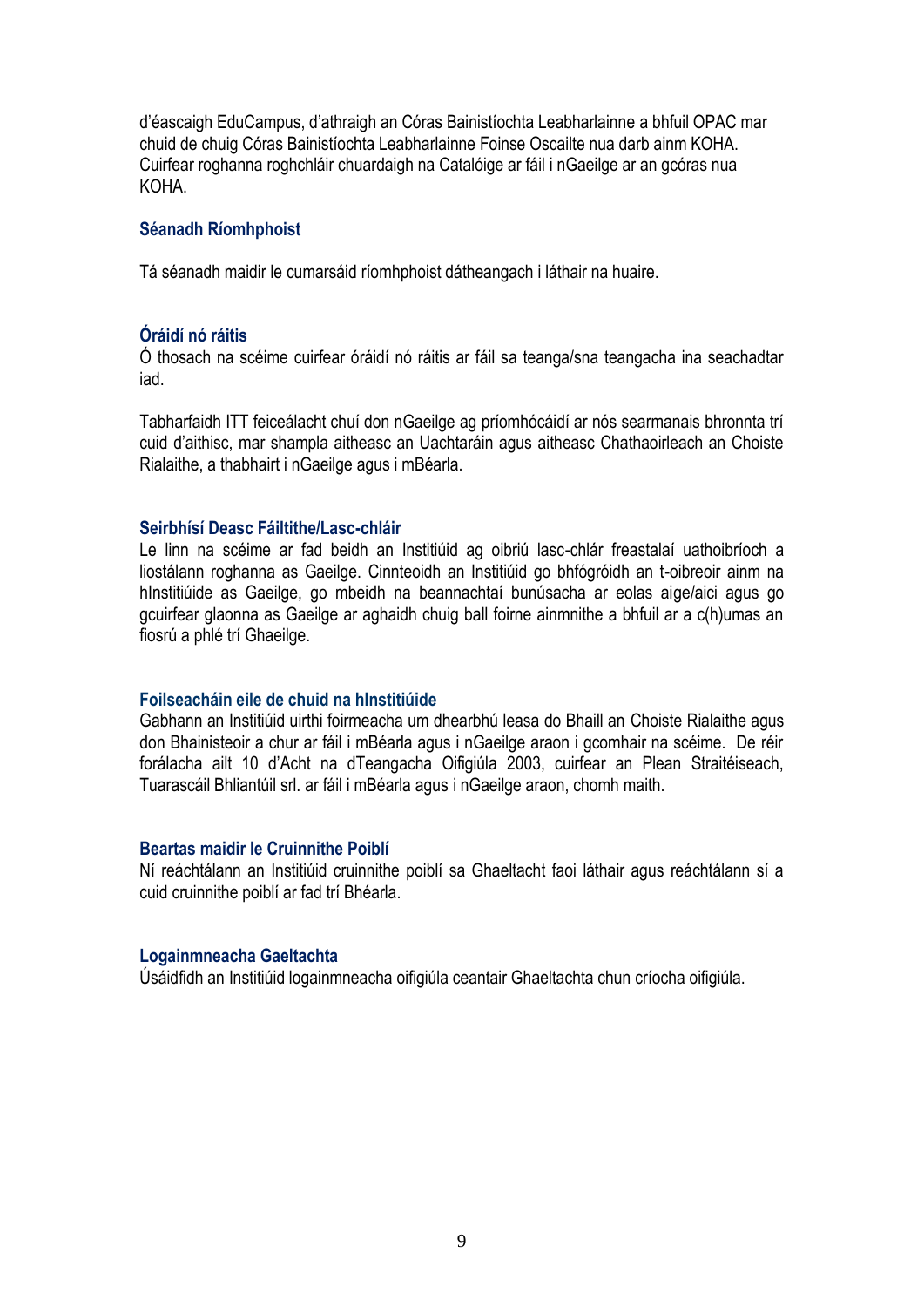### **Achoimre ar Sheirbhísí / Gníomhaíochtaí arna Soláthar ag Rannóga**

### **3.1 Réamheolas**

Sa Chaibidil seo leagtar amach an cás i ndáil le soláthar seirbhíse/idirghníomhú seachtrach na Ranna laistigh den Institiúid agus leis an bpobal i gcoitinne. Liostáiltear na réimsí tosaíochta ina ndéanfar gníomh faoin scéim seo.

### **3.1.1 Tosaíocht le haghaidh na Scéime seo**

Is iad seo a leanas na tosaíochtaí sa scéim seo:

- Leanúint orainn ag cur le cumas na hInstitiúide seirbhísí a chur ar fáil dár gcustaiméirí i nGaeilge agus i mBéarla.
- Déileálfar le Ceisteanna Ginearálta i nGaeilge laistigh de na rannóga Iontrála agus Scrúdaithe in Oifig an Chláraitheora ó thosach na scéime. Cuirfear oiliúint leanúnach ar fáil don bhfoireann de réir mar ais gá.
- Feasacht na foirne ar an scéim a ardú trí réamheolas a thabhairt dóibh agus cumarsáid rialta a dhéanamh ina taobh.
- Leanúint orainn ag cur le cumas Gaeilge agus léirthuiscint na foirne ar an nGaeilge trí oiliúint agus forbairt
- Leanúint orainn seirbhísí do mhic léinn a fhorbairt trí dhoiciméadú dátheangach agus seirbhís theoranta ó bhéal i réimsí ainmnithe.
- Leanúint orainn ag méadú líon na gcúrsaí (faoi réir éilimh) a mbeidh ar chumas na gcéimithe a thagann astu a gcuid oibre a chomhlíonadh trí Ghaeilge go cumasach.

### **3.1.2 Sainghníomh & Saintionscnaimh**

Le linn saolré na scéime seo déanfar obair ullmhúcháin d'fhonn tabhairt faoin gceist maidir le soláthar seirbhís ardchaighdeáin duine e duine do chustaiméirí go ginearálta, go háirithe ó Oifig an Chláraitheora, sa scéim seo agus i scéimeanna ina diaidh.

- I dtábla A thíos sonraítear na foirmeacha, bileoga agus doiciméadú eile a chuirfear ar fáil ó Oifig Ghnóthaí Acadúla agus an Chláraitheora, ó Oifig an Uachtaráin, ó Oifig Ghnóthaí Corparáide agus ón Leabharlann.
- Tabhairt isteach foirmiúil na Gaeilge ag aitheasc an Stiúrthóra chuig an bhfoireann i mí Mheán Fómhair
- Tá sé i gceist againn leas a bhaint as an rath atá ar na ranganna TEG (Teastas Eorpach na Gaeilge) atá á ndeimhniú ag ONÉ Mhaigh Nuad agus a bhí ar siúl againn thar 20 seachtain sa bhliain acadúil 2016/17. Cuireadh Ranganna Gaeilge (agus Measúnú Gaeilge) ar fáil d'fhoireann uile na hInstitiúide a léirigh suim ann. Ar an iomlán léirigh breis is daichead ball den bhfoireann suim sna ranganna agus d'fhreastail tríocha ball foirne ar mheasúnú teanga. Sannadh baill foirne ar ranganna ag na leibhéil A2, B1 agus B2. D'éirigh roinnt daoine as ach d'fhreastail 22 bhall foirne ar na ranganna go rialta ar feadh 2 uaire sa tseachtain thar 20 seachtain. Tháinig baill foirne ó gach réimse den Institiúid: acadúil, riaracháin, leabharlann agus teicniúil. Rinne an Institiúid éascaíocht dóibh chun freastal ar ranganna - le linn am oibre. D'fhreastail cúigear baill foirne déag ar an measúnú ag deireadh na bliana. D'éirigh le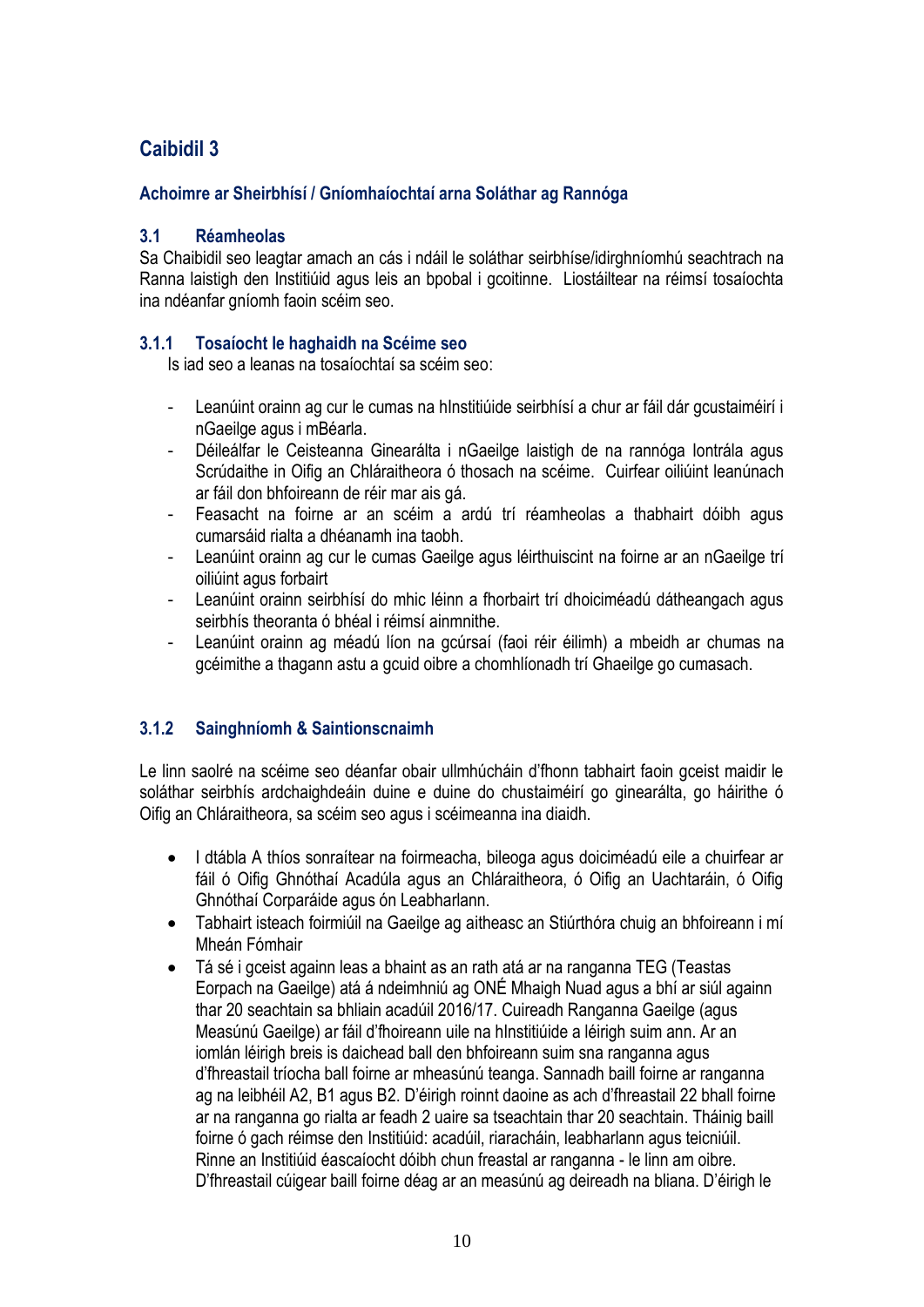triúr déag as an líon sin. Bhain seisear baill foirne B2 amach, bhain triúr baill foirne B1 amach, agus bhain ceathrar baill foirne A2 den TEG amach.

- Tá sé i gceist ag an Institiúid leanúint uirthi oiliúint Ghaeilge a chur ar fáil d'fhoireann na hInstitiúide. Tá de rún againn cúrsaí ag an leibhéal idirmheánach uachtarach ag leibhéal TEG B2 a chur ar siúl in 2018/19 as a leanfaidh ardchúrsaí TEG C1 an bhliain dar gcionn. Reáchtálfar an cúrsa i gcomhar le Comhairle Chontae Chiarraí agus Bord Oideachais agus Oiliúna Chiarraí. Beidh baill foirne ón trí eagraíocht ag freastal ar chúrsa le chéile a bheidh á óstáil ag an Institiúid. Beidh deireadh seachtaine sa Ghaeltacht ag gabháil leis an gcúrsa, leis.
- Lucht acadúil/cainteoirí a aimsiú le haghaidh agallamh raidió/teilifíse trí Ghaeilge, m. sh. TG4, Raidió na Gaeltachta, Radio Kerry
- Oiliúint cumarsáide i nGaeilge a chur ar fáil do na cainteoirí seo.
- Deontaisí a chur ar fáil do bhaill foirne a ghlacann páirt i gCúrsaí Gaeleagrais sa Ghaeltacht.
- Foclóir Gaeilge/Béarla a chur ar fáil.
- Tairiscintí: ó thosach na scéime glacfaidh an Institiúid le tairiscintí i nGaeilge agus i mBéarla.
- Ó thosach na scéime cuirfidh an Leabharlann téacsleabhair Gaeilge agus ábhar foghlama bainteach ar fáil.

### **Tábla A Gealltanas maidir le doiciméadú scríofa i nGaeilge a thabhairt isteach**

| <b>Réimse</b>                                             | <b>Teideal an doiciméid</b>                                                           | <b>Dáta</b>         |
|-----------------------------------------------------------|---------------------------------------------------------------------------------------|---------------------|
| Leas-Uachtarán Gnóthaí<br>Acadúla agus an<br>Cláraitheoir | Eolais<br>Réamheolaire<br>(Codanna<br>an<br>Ghinearálta)                              | Tosach na<br>scéime |
| Leas-Uachtarán Gnóthaí<br>Acadúla agus an<br>Cláraitheoir | Lámhleabhar na Mac Léinn (Eolas Tosaigh)                                              | Tosach na<br>scéime |
| Leas-Uachtarán Gnóthaí<br>Acadúla agus an<br>Cláraitheoir | Leabhar Bronnadh na gCéimeanna (Cuid an<br>Eolais Ghinearálta)                        | Tosach na<br>scéime |
| <b>Uachtarán</b>                                          | Plean Straitéiseach                                                                   | Tosach na<br>scéime |
| Leas-Uachtarán Gnóthaí<br>Corparáide                      | Tuarascáil Bhliantúil                                                                 | Tosach na<br>scéime |
| Leas-Uachtarán Gnóthaí<br>Coparáide                       | Foirmeacha um Dhearbhú Leasa do Bhaill den<br>gCoiste Rialaithe agus don Bhainisteoir | Tosach na<br>scéime |
| Leabharlannaí                                             | Treoirleabhar Ginearálta na Leabharlainne                                             | Tosach na<br>scéime |
| Leabharlannaí                                             | An Chatalóg a Chuardach                                                               | Tosach na<br>scéime |
| Leabharlannaí                                             | Do chuid leabhair a athnuachaint ar líne                                              | Tosach na<br>scéime |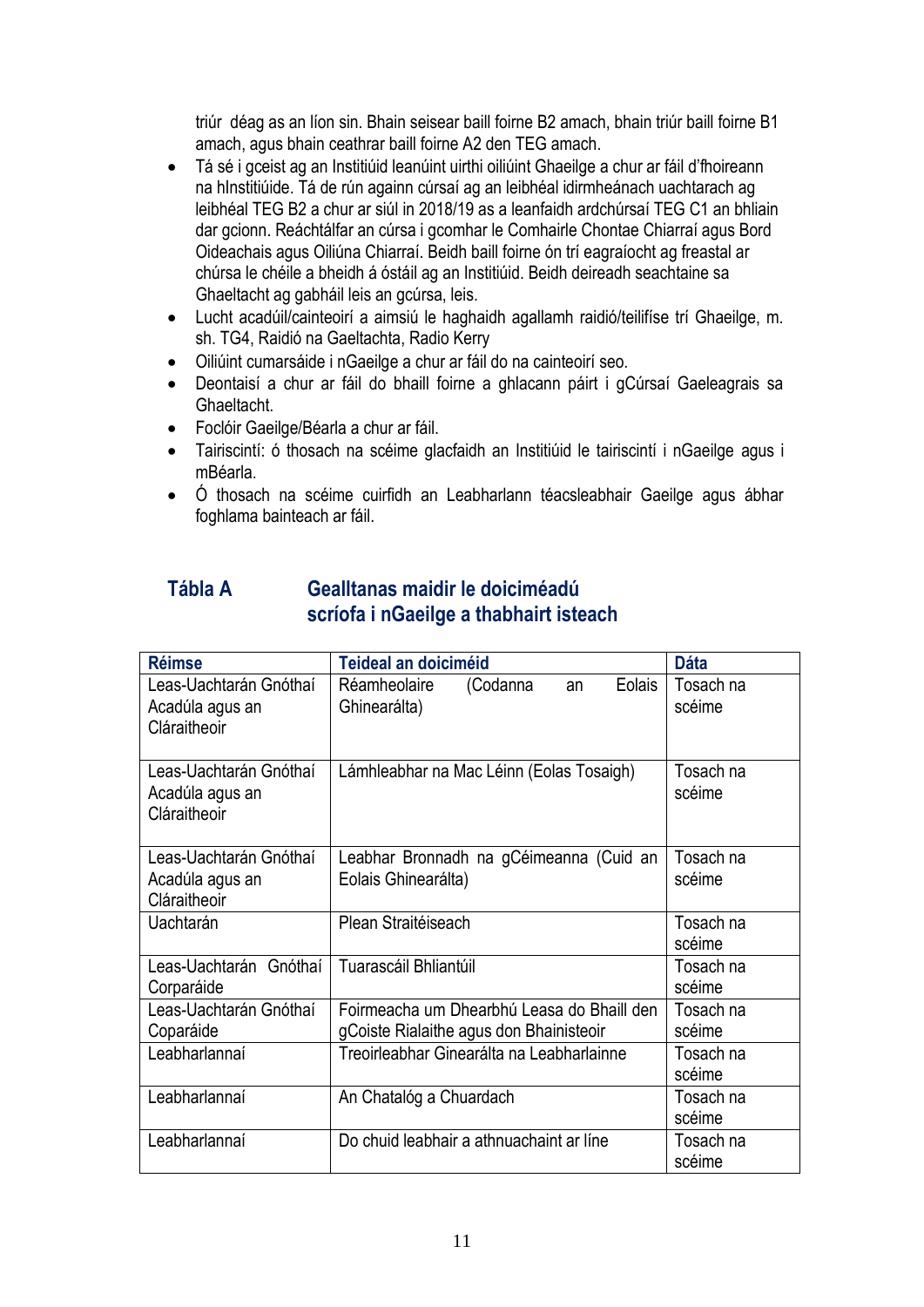### **3.1.3 Tacaíochtaí Eile**

Tá Cumann Gaelach bunaithe againn chun imeachtaí éagsúla a eagrú chun an Ghaeilge a chur chun cinn. Tá torthaí maithe air seo maidir le cur chun cinn na Gaeilge san Institiúid. Faigheann an Cumann maoiniú bliantúil ón Institiúid agus cuireann sé tuarascáil bhliantúil isteach mar chuid dá ghníomhaíochtaí. Eagraíonn an grúpa seo imeachtaí ó cheann ceann na bliana agus le linn Seachtain na Gaeilge. Tá fáilte roimh bhaill foirne agus mic léinn araon sa chlub seo. Reáchtáiltear imeachtaí ar nós maidineacha caife, imeachtaí sóisialta srl:

Cuireann an Cumann Gaelach an Ghaeilge chun cinn trí:

- Saorálaithe a lorg ar fud na hInstitiúide chun seirbhísí a chur ar fáil agus cabhrú chun an scéim a chur i ngníomh agus chun acmhainní a chur ar fáil do bhaill foirne (m.sh. Foclóirí Gaeilge srl.).
- Roghanna oiliúna a phlé le baill foirne a bhfuil suim acu agus cláracha forbraíochta a mholadh a chuireann an Ghaeilge chun cinn in ITT.
- An Ghaeilge labhartha a chur chun cinn san Institiúid.
- I gcomhar leis an Institiúid freastal agus oiliúint don bhfoireann a chur chun cinn nuair a bhíonn an bhéim ar scileanna labhartha agus éisteachta, agus aird a dhíriú ar scríobh na Gaeilge, leis.
- Feasacht teanga a chur san áireamh mar chuid den ionduchtú bliantúil do bhaill foirne nua.
- Creidiúnú a chur ar fáil mar is cuí maidir le cúrsaí a glacadh.
- Feidhmeanna éagsúla a eagrú chun aitheantas a thabhairt dár gcultúr agus ceiliúradh an chultúir a chur chun cinn.
- Éascaíocht a dhéanamh do bhaill foirne/mic léinn chun a n-ainmneacha Gaeilge a úsáid.

### **Forbairt ghairmiúil leanúnach**

Tá an Institiúid le seisiún ceardlainne d'Fhorbairt Ghairmiúil Leanúnach a reáchtáil chun scileanna foirne a fhorbairt maidir le seirbhísí acadúla a sheachadadh trí Ghaeilge agus maidir le hobair na mac léinn a chur ar aghaidh trí Ghaeilge.

### **3.2 Oifig Ghnóthaí Acadúla agus an Chláraitheora**

### **3.2.1 Seirbhísí Acadúla (Oifig Ghnóthaí Acadúla agus an Chláraitheora)**

Tá an Oifig Ghnóthaí Acadúla agus an Chláraitheora freagrach as micléinn a earcú, a ghlacadh isteach, a chlárú agus a mheas. Is í an chéad phointe teagmhála í do chustaiméirí nua agus chustaiméirí ionchasacha. Cuireann an Oifig cúrsaí chun cinn, eagraíonn sí cuairteanna scoile agus déanann sí an Réamheolaire agus Lámhleabhar na Macléinn. Déanfar éascaíocht do chustaiméirí ar bith ar mian leo gnó a dhéanamh trí Ghaeilge.

### **3.2.2 An Leabharlann**

### **Treoir na Leabharlainne**

Beidh Treoir Ghinearálta na Leabharlainne dátheangach i gcónaí. Cuireann an leabharlann réimse bileoga eolais dátheangacha amach mar aon le Treoir Ghinearálta na Leabharlainne.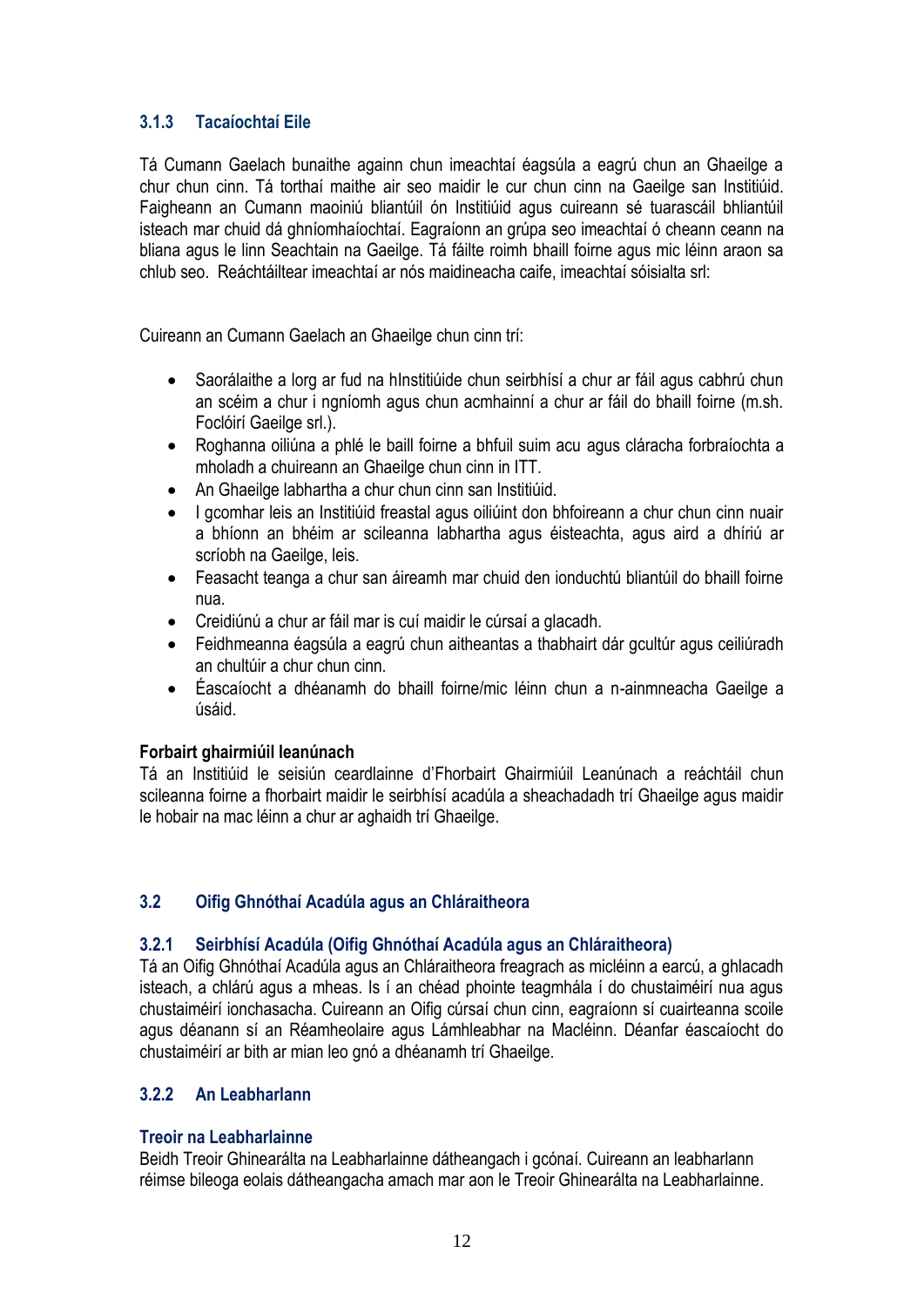### **3.3 An Oifig Taighde, Forbartha & Teagmhála Seachtraí**

### **3.3.1 Roinn na Seirbhísí Seachtracha**

Tacaíonn Roinn na Seirbhísí Seachtracha le hoiliúint agus comhairleoireacht, le haistriú teicneolaíochta agus le forbairt pobail. Bíonn an Roinn seo i dteagmháil le gníomhaireachtaí forbartha, eagraíochtaí trádála agus gairme agus le grúpaí ionadaíochta dá leithéid.

Dá mba rud é go raibh gá le hoiliúint nó le seirbhís comhairleoireachta trí Ghaeilge sannfar baill foirne a bhfuil Gaeilge acu don obair.

### **3.3.2 Taighde**

Scaipeann an Oifig Forbraíochta eolas faoi chláracha taighde. Tacaíonn sí le tograí taighde, earcú taighdeoirí agus de bhreis air seo deineann sí monatóireacht agus bainistiú ar thosnú, dhul chun cinn agus chríochnú cláracha. Tacaíonn sí le hinniúlacht taighde a chur chun cinn. Dá mba rud é go raibh an Ghaeilge ina riachtanas inmhianaithe i dtogra taighde luafar í mar riachtanas agus taighdeoirí á n-earcú i gcomhair a leithéid de thograí, laistigh de chreatlach na nósanna imeachta earcaíochta náisiúnta comhaontaithe

### **3.3.3 Oideachas Aosach agus Leanúnach**

Is é a dhéanann an roinn seo ná cúrsaí a fhógairt, oícheanta eolais a eagrú do mhic léinn ionchasacha agus do chuideachtaí agus cuireann sí le chéile Réamheolaire Oideachas Aosaigh Leanúnach.

### **3.3.4 Seirbhísí Acadúla (An Oifig Forbraíochta)**

Leanfar de bheith ag cur ar fáil cuairteanna scoile ar an nGaeltacht agus ar Ghaelscoileanna i gceantair nach Gaeltachtaí iad, agus cuirfear an Ghaeilge chun cinn go gníomhach.

### **3.4 Na Scoileanna Staidéir**

Is iad an trí Scoil Staidéir atá i mbun formhór de ghníomhaíochtaí na hInstitiúide. Laistigh de struchtúr roinne cuirtear cúrsaí ar fáil i réimse leathan disciplíní, go garbh faoi na cheannteidil chineálacha seo a leanas: Gnó, Ríomhaireacht & Daonnachtaí; Eolaíocht, Teicneolaíocht, Innealtóireacht & Matamaitic; agus Eolaíocht Sláinte agus Shóisialta.

I láthair na huaire múintear na cláracha staidéir ar fad trí Bhéarla. Tairgtear an Ghaeilge mar ábhar roghnach má bhíonn dóthain éilimh uirthi. Mar thoradh ar mhéadú ar éileamh chuir an Institiúid an Ghaeilge mar ábhar roghnach leis an gCéim Bainistiú Faisnéise Gnó (Bliain 1-4) agus leis na hEolaíochtaí Sóisialta: Cúram Luathóige & Oideachas Déanfar monatóireacht bhliantúil ar an scéal agus tabharfar cúrsaí breise isteach de réir éilimh agus faoi réir maoiniú a bheith ar fáil i gcomhair seachadadh cúrsaí.

### **3.5 An Oifig Ghnóthaí Corparáide**

### **3.5.1 Airgeadas**

Tá an Oifig Airgeadais freagrach as gach ceannach agus íocaíocht a dhéanamh. Dá réir sin is í a fhógraíonn conarthaí, a fhaigheann doiciméid tairisceana, a íocann sonraisc agus tuarastail agus a ullmhaíonn na cuntaisí bliantúla. Glacann an Institiúid le tairiscintí i mBéarla agus i nGaeilge araon i láthair na huaire.

### **3.5.2 Acmhainní Daonna**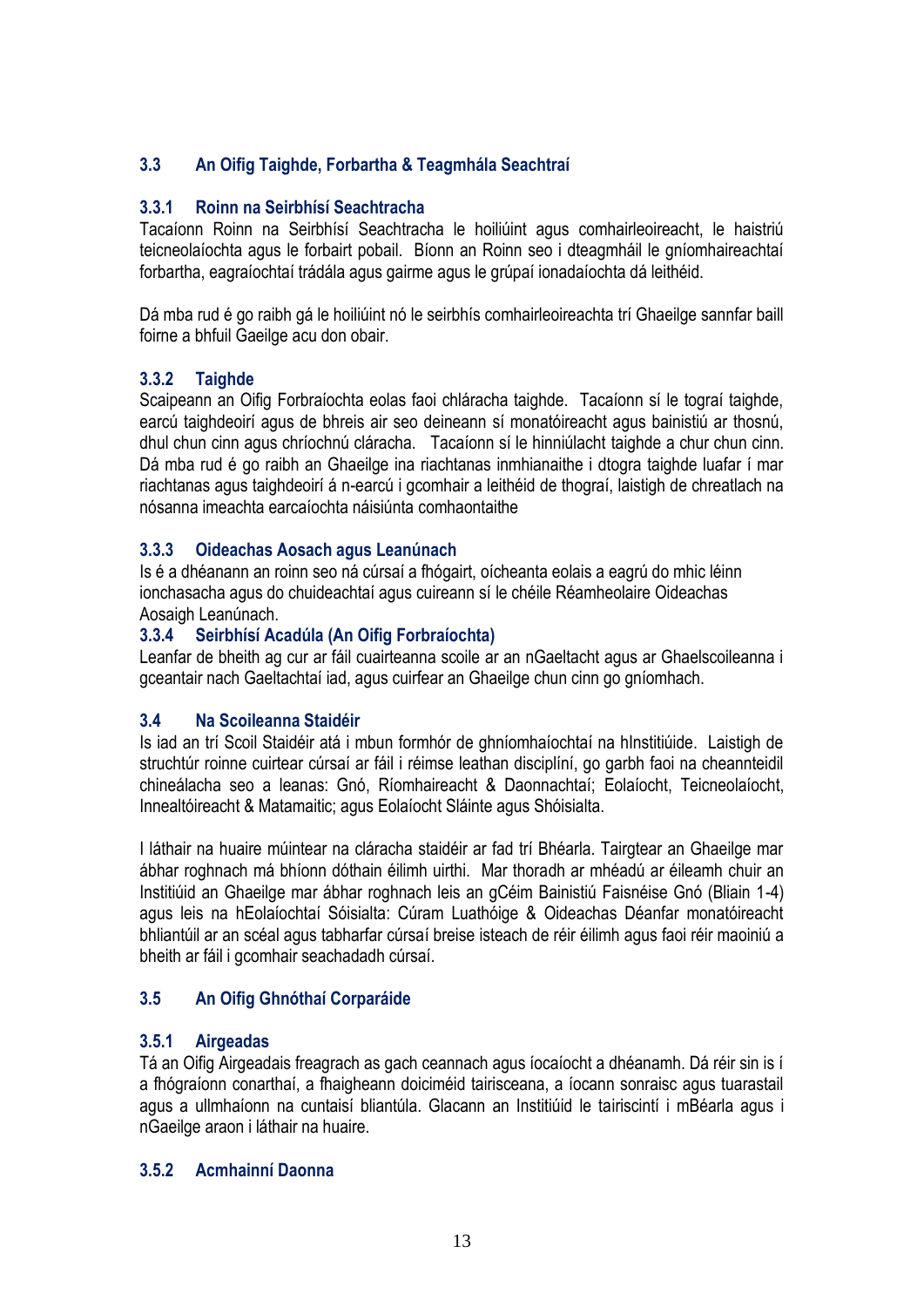Tá an roinn seo freagrach as folúntais foirne a fhógairt, foirmeacha iarratais agus sonrúcháin phoist a chur le chéile agus socraíonn sí agallaimh. Lena chois sin tacaíonn Roinn na nAcmhainní Daonna le sprioc na hInstitiúide arb í a chinntiú go mbeidh go leor deiseanna ag an bhfoireann na scileanna, an t-eolas agus an inniúlacht a shealbhú chun a gcuid dualgas a chomhlíonadh go héifeachtach agus chun a lánacmhainneacht a bhaint amach. Leanfaidh Roinn na nAcmhainní Daonna uirthi ag cur ar fáil deiseanna don bhfoireann a chabhróidh leo a gcumas seirbhísí a chur ar fáil trí Ghaeilge a chur chun cinn:

- Trí oiliúint Gaeilge a chur chun cinn go gníomhach
- Trí baill foirne le cumas Gaeilge a chur sna háiteanna cuí ar fud na hInstitiúide nuair a bhíonn éileamh air.
- Trí earcú trí Ghaeilge má bhíonn sainriachtanas ann, is é sin, modúil mhúinte a sheachadadh trí Ghaeilge.

Cuirfear gach ball foirne nua agus gach ball foirne reatha ar an eolas faoi dheiseanna forbartha chun a gcumas Gaeilge a chur chun cinn.

### **3.5.3 TF**

Cuireann Roinn na Seirbhísí Ríomhaireachta seirbhísí TF agus cumarsáide ar fáil don Institiúid.

De bharr go soláthraítear mórchuid na bhfeidhmchláracha ó chuideachtaí tríú páirtí tá roinn na seirbhísí ríomhaireachta ag brath ar na cuideachtaí seo maidir le leagan Gaeilge dá mbogearra/córas a chur ar fáil.

Nuair a bheidh córais nua á gceannach ag an Institiúid áfach, nó nuair a bheidh córais reatha á n-uasghrádú aici cinnteoidh sí go mbeidh siad in ann glacadh le Gaeilge agus dá réir sin aithneoidh sí gur gá soláthar a dhéanamh i sonrú na gcóras gur féidir leo tacú le Gaeilge.

Le linn tréimhse na Scéime reatha tabharfar córais nua ríomhaire isteach san dá theanga go comhuaineach má tá smacht ag IT, Trá Lí orthu. Le linn na tréimhse céanna cuirfear rogha Gaeilge le córais ríomhaire reatha ar bith a dhéanfar a uasghrádú más rud é go bhfuil sé ar fáil i mBéarla amháin.

### **3.5.4 Oifig na nEastát**

Cuireann Roinn na nEastát amach doiciméadú tairisceana do chonarthaí tógála agus cothabhála agus ina theannta sin tá sí freagrach as comharthú.

### **3.6 An Oifig um Fhorbairt Straitéiseach**

Tá an Oifig um Fhorbairt Straitéiseach freagrach as Pleanáil Straitéiseach, MIS agus togra Ollscoil Teicneolaíochta na Mumhan faoina bhfuil stádas Ollscoil Teicneolaíochta á lorg ag IT, Trá Lí i gcomhar le hInsititúid Teicneolaíochta Chorcaí mar aonán cumaiscthe.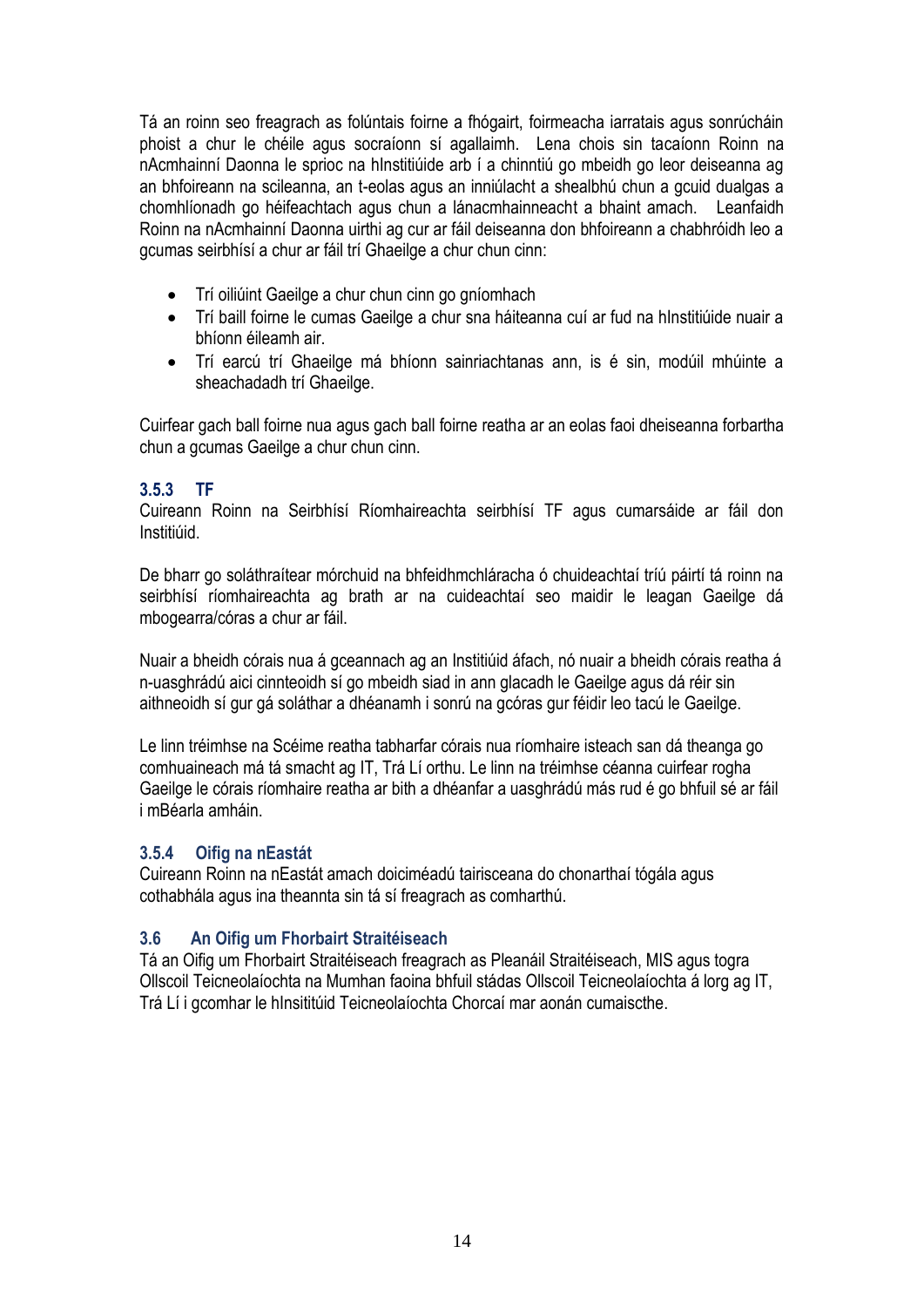### **Monatóireacht & Athbhreithniú**

Coinneoidh an Grúpa Bainistíochta Sinsearach san Institiúid súil ar oibriú éifeachtach na scéime. Coinneofar taifead ar dhul chun cinn sa Tuarascáil Bhliantúil. Is é an Cláraitheoir a dhéanfaidh monatóireacht ó lá go chéile ar fheidhmiú na scéime. Is é atá freagrach as cur i ngníomh na scéime in Oifig an Chláraitheora.

Sa scéim leagtar amach na spriocanna atá curtha roimpi ag ITT maidir leis an chéad tréimhse trí bliana agus léiríonn sí na réimsí tosaíochta. Is í foireann Bainistíochta Shinsearach na hInstitiúide a bheidh freagrach as monatóireacht agus athbhreithniú.

### **Athbhreithithe**

Déanfar athbhreithniú ar an scéim go tráthrialta.